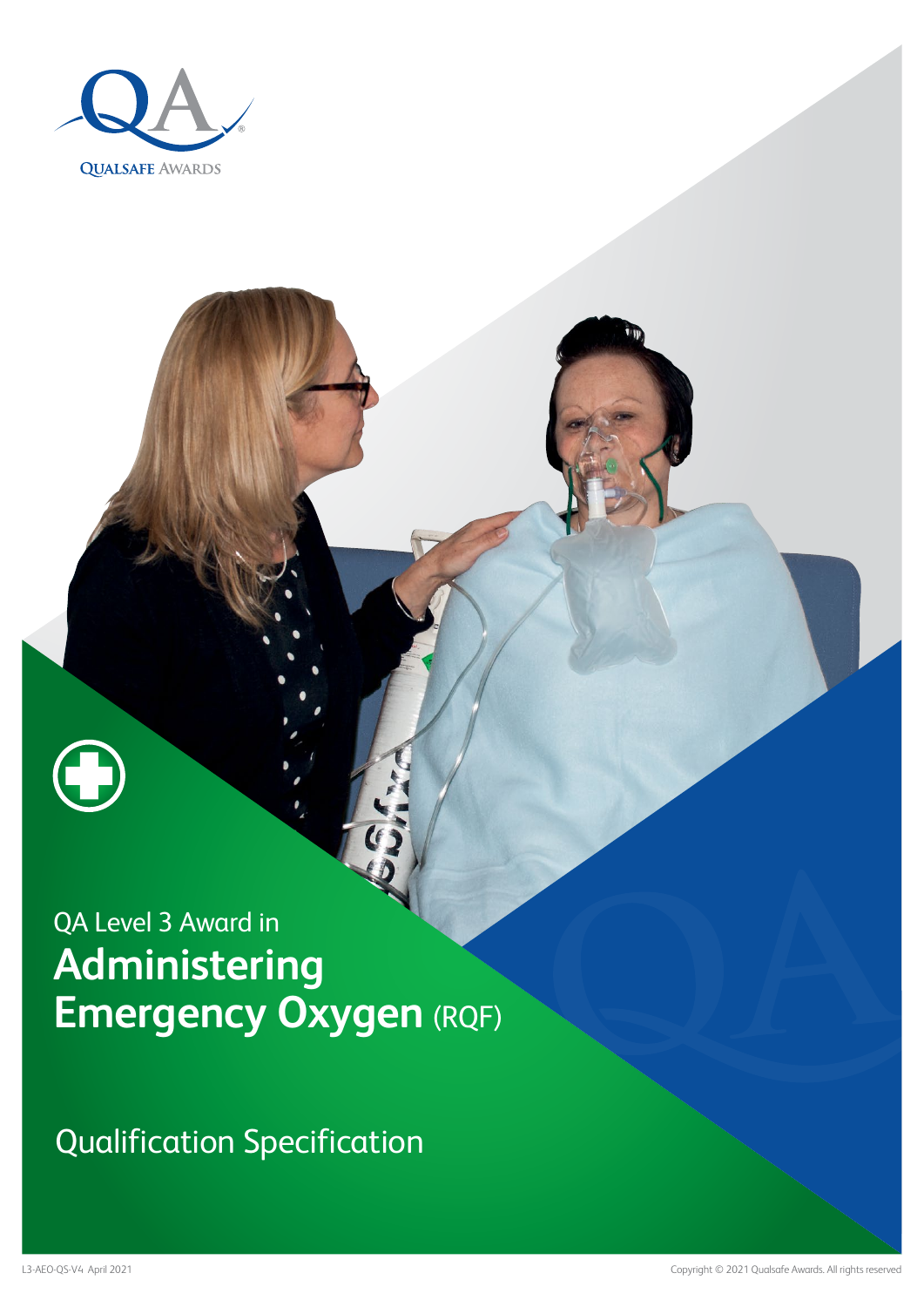### **Contents**



#### **[Qualification approval requirements](#page-4-0) ...05**

| Course/Centre administration 07 |  |
|---------------------------------|--|
|                                 |  |
|                                 |  |

| Specific equality issues relevant |  |
|-----------------------------------|--|
|                                   |  |
|                                   |  |

| Qualsafe Awards external quality assurance10                                                          |  |
|-------------------------------------------------------------------------------------------------------|--|
|                                                                                                       |  |
| Appendix 1 – Qualification units  12                                                                  |  |
| <b>Appendix 2 – Occupational</b><br>knowledge and competence in<br>administration of medical gases 13 |  |
| <b>Appendix 3 - Acceptable training/</b>                                                              |  |

**[Appendix 4 – Qualifications suitable](#page-14-0)  [for internal quality assurance...................15](#page-14-0)**

#### **Key qualification information**

Qualification number: Operational start date: Number of units: Total Qualification Time (TQT): **6** Guided learning hours (GLH): Assessment methods:

- **603/0544/7 16/09/2016 1 mandatory unit/1 credit**
- **3 • Learner Workbook**
- **• Practical assessment 1 completed throughout the course**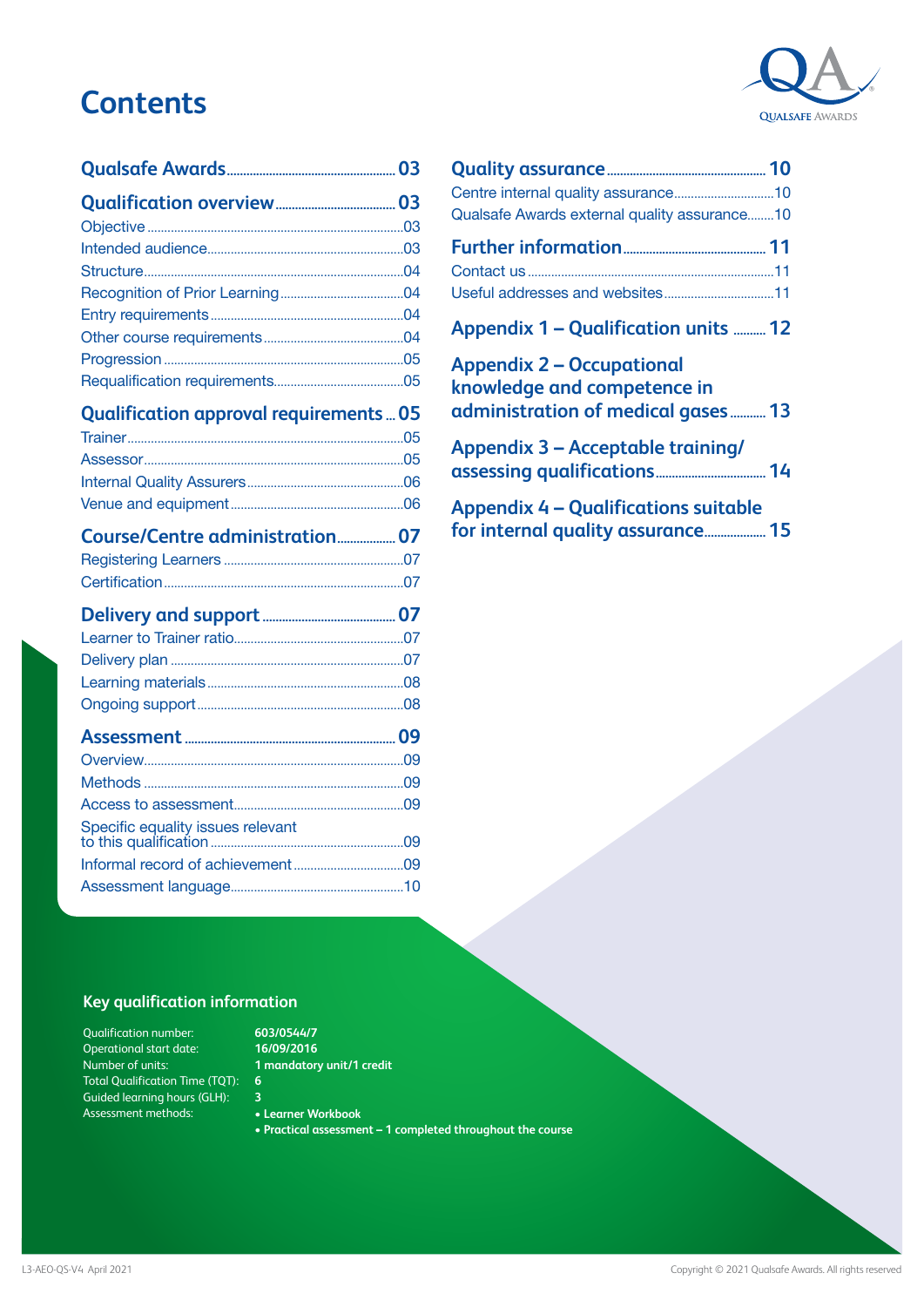

## <span id="page-2-0"></span>**Qualsafe Awards**

Not only is Qualsafe Awards (QA) one of the largest Awarding Organisations (AO) in the UK, we are also the biggest AO for First Aid qualifications, making us an extremely trusted and recognisable name that employers look for when selecting a training provider.

We are recognised and regulated by the Office of Qualifications and Examinations Regulation (Ofqual), Qualifications Wales and the Northern Ireland Council for the Curriculum, Examinations and Assessment (CCEA). This means we can offer Centres an extensive range of qualification suites including First Aid; Prehospital Care; Health and Safety; Mental Health First Aid; Licensing; Food Safety; Fire Safety; Education and Training; Manual Handling and Health and Social Care.

With a specialist team of subject matter experts on hand to support our Centres, including A&E Consultants, doctors, paramedics, nurses, physiotherapists and specialists in other sectors such as mental health, you can be confident that you are truly working with the industry experts.

## **Qualification overview**

This qualification forms part of the QA First Aid suite of qualifications. The qualification and learning outcomes are based on the recommendations of:

- Resuscitation Council (UK)
- The British Thoracic Society
- UK Ambulance Services Clinical Practice Guidelines (JRCALC)

Learners should be able to demonstrate the administration of safe, prompt and effective use of emergency oxygen, which can arise when providing emergency treatment and/or management in first aid situations.

This qualification specification provides information for Centres about the delivery of the QA Level 3 Award in Administering Emergency Oxygen (RQF) and includes the unit information, assessment methods and quality assurance arrangements.

#### **Objective**

The objective of the qualification is to prepare Learners through making sure they are competent to carry out their role and responsibilities, in line with agreed ways of working when administering emergency oxygen.

#### **Intended audience**

This qualification is for people who have a specific responsibility to be able to safely administer and monitor the effects of emergency oxygen within their scope of practice. This includes (but is not limited to) the following roles/personnel:

- A first aider operating in a high risk workplace such as:
	- o In welding, flame cutting and similar processes;
	- o For helping people with breathing difficulties;
	- o In hyperbaric chambers as a medical treatment;
	- o For food preservation and packaging;
	- o In steelworks and chemical plants
- Community first responders
- Fire, police and other emergency services personnel
- Cabin/film crews
- Those working in doctor's surgeries, walk-in medical centres or within the security service.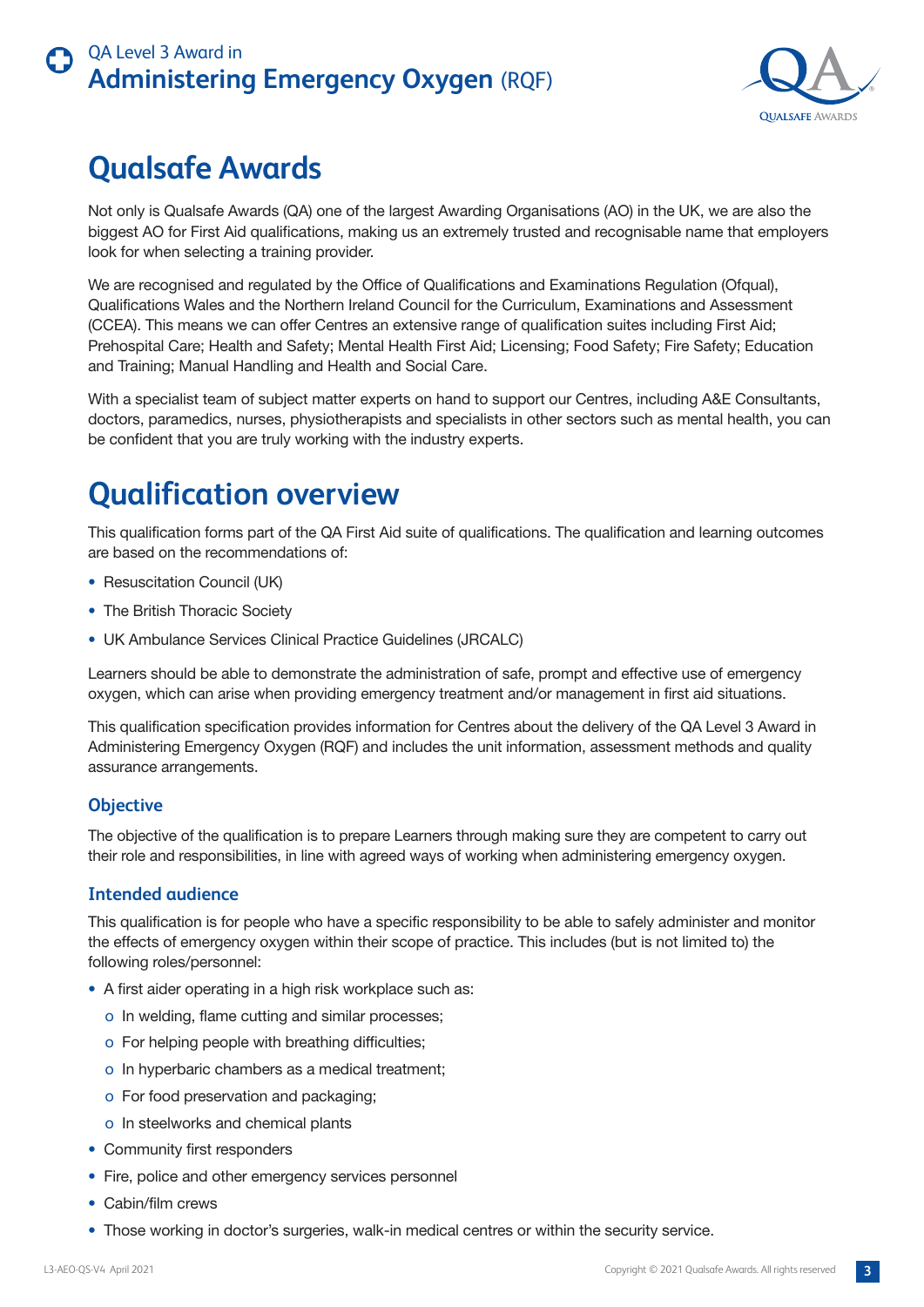

<span id="page-3-0"></span>While achievement of this qualification confirms Learners have met both the theoretical and practical requirements, this does not imply a 'license to practice' – the scope of practice will be determined by the organisation responsible for oxygen provision. This qualification does not allow a Learner to obtain, store or administer oxygen without clinical governance.

#### **Structure**

This qualification comprises 1 mandatory unit with a Total Qualification Time (TQT) of 6 hours. Full details of this unit are in *Appendix 1*.

Learners must complete all assessments in the unit successfully within the registration period to achieve the qualification. The maximum period to achieve the qualification, including any referrals is 4 weeks.

TQT is the total number of hours required for a Learner to achieve this qualification. It has 2 elements:

- Guided Learning Hours (GLH) is the time a Learner is being taught and assessed under the immediate guidance of a Trainer/Assessor, which for this qualification is 3 GLH (minimum), and
- The number of hours a Learner will reasonably be likely to spend in preparation, study, including assessment, as directed by, but not under the immediate guidance or supervision of a trainer, e.g. pre-course reading and assessment of the Learner Workbook, which for this qualification is 3 hours.

#### **Recognition of Prior Learning**

Recognition of Prior Learning (RPL) is a process for recognising any previous learning undertaken or assessments attained by a Learner. The Learner must prove that they meet some or all of the learning outcomes or assessment criteria requirements for this qualification before RPL can be considered.

Any evidence submitted as RPL must be, valid, authentic, reliable, current and specific

In some cases, Centres may need to carry out mapping against QA learning outcomes and assessment criteria to confirm comparability of qualification certificates or evidence being submitted. Mapping templates created by QA must be used for this process. Please see the QA *Recognition of Prior Learning (RPL) Policy* for further details.

RPL is considered for this qualification. The potential outcomes could include reduction or exemption of:

- Learning outcomes or GLH
- Assessments

RPL for this qualification must be approved by QA prior to implementation. **Note:** Charges may apply.

#### **Entry requirements**

Learners must be at least 16 years old on the first day of the training and be able to perform practical tasks at floor level.

Before registering on to this qualification, Centres should check that Learners have successfully completed a minimum of a Level 3 First Aid at Work (RQF) or higher level first aid/emergency care qualification or QA recognised equivalent

There are no other formal entry requirements but we strongly recommend Learners have a minimum of Level 2 in literacy and numeracy or equivalent.

#### **Other course requirements**

Due to the practical nature of this course, Learners should wear appropriate clothing and footwear, e.g. trousers and flat footwear.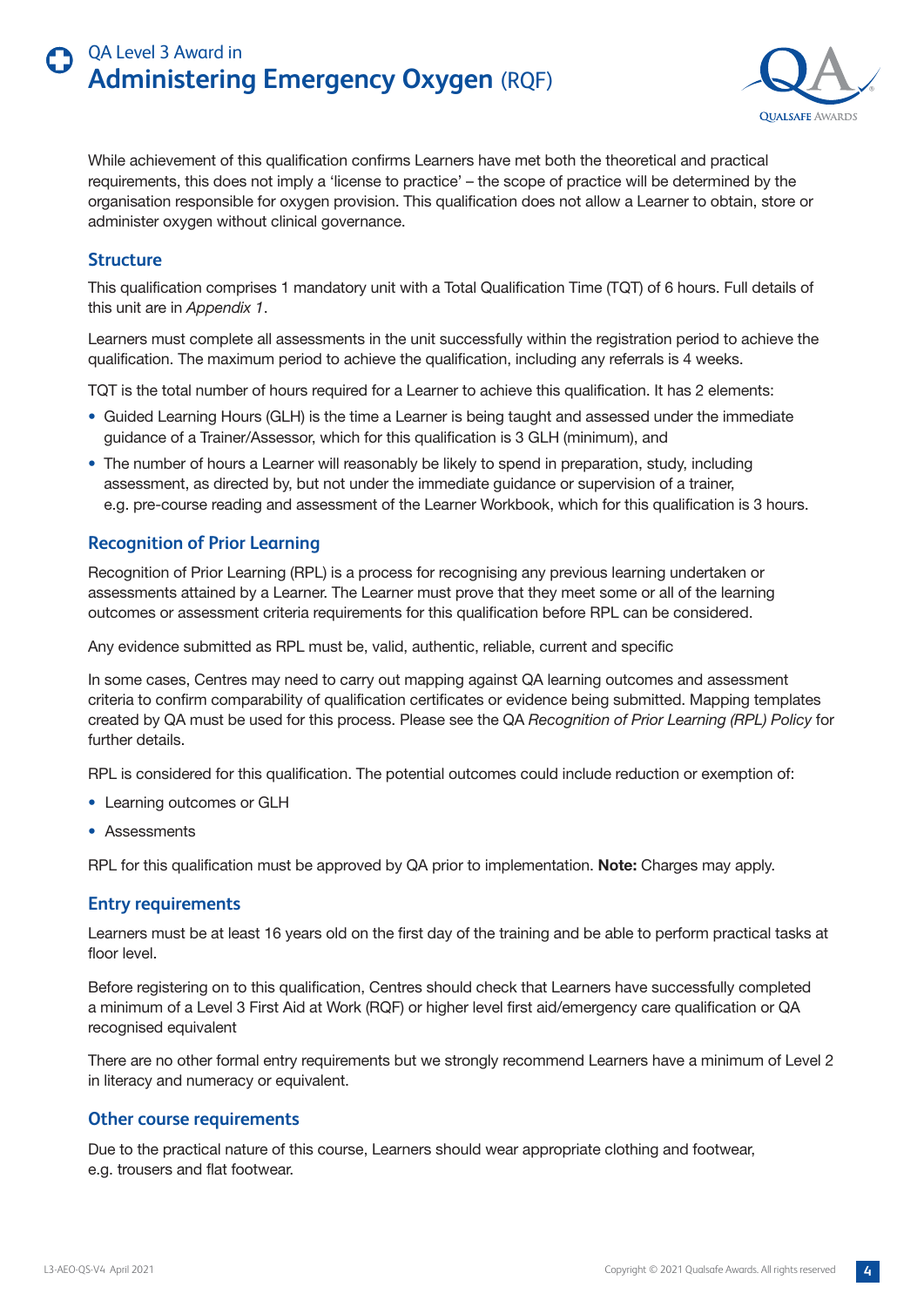

#### <span id="page-4-0"></span>**Progression**

The QA Level 3 Award in Administering Emergency Oxygen (RQF) qualification may be used towards other qualifications at the same and higher levels.

#### **Requalification requirements**

This qualification is valid for a period of 1 year. The Learner needs to retake the qualification before the certificate expiry date to remain qualified.

## **Qualification approval requirements**

Qualsafe Awards requires the Centre:

- To have appropriate policies, systems and procedures in place
- To appoint suitable individuals from their personnel team to train, assess and quality assure their QA qualifications
- To have suitable and adequate venues, equipment and learning resources

In order to secure and maintain approval from QA, Centres need a minimum staffing requirement for each qualification suite they deliver, which for this qualification is:

| <b>One Trainer/Assessor</b>         | Responsible for the delivery and assessment of qualifications                                |
|-------------------------------------|----------------------------------------------------------------------------------------------|
| <b>One Internal Quality Assurer</b> | Responsible for quality assuring the delivery, assessment and awarding of this qualification |

Qualsafe Awards requires the Centre staff to read and understand QA's key policies and procedures, and to abide by their contents.

#### **Trainer**

All trainers should have the skills, knowledge and experience to be able to teach and demonstrate the subject. Each Trainer must be approved by Qualsafe Awards and provide evidence of:

- 1. A relevant vocational qualification and or experience as shown in *Appendix 2*
- 2. An acceptable teaching/training qualification as shown in *Appendix 3*
- 3. An acceptable log/record of teaching first aid as shown in *Appendix 2*

Trainers are expected to keep up to date with the subject area and provide evidence of continuing professional development (CPD).

#### **Assessor**

All Assessors should have the skills, knowledge and experience to be able to assess the subject. Each Assessor must be approved by Qualsafe Awards and provide evidence of:

- 1. A relevant vocational qualification and/or experience as shown in *Appendix 2*
- 2. An acceptable assessing qualification as shown in Appendix 3 **or** attendance at relevant Assessor CPD training with an Awarding Organisation (AO)
- 3. An acceptable log/record of assessing first aid as shown in *Appendix 2*

There is no requirement for a separate assessor when delivering this qualification. Trainers can perform both the role of the trainer and assessor providing they meet the requirements for each role.

Assessors are expected to keep up to date with the subject area and provide evidence of CPD.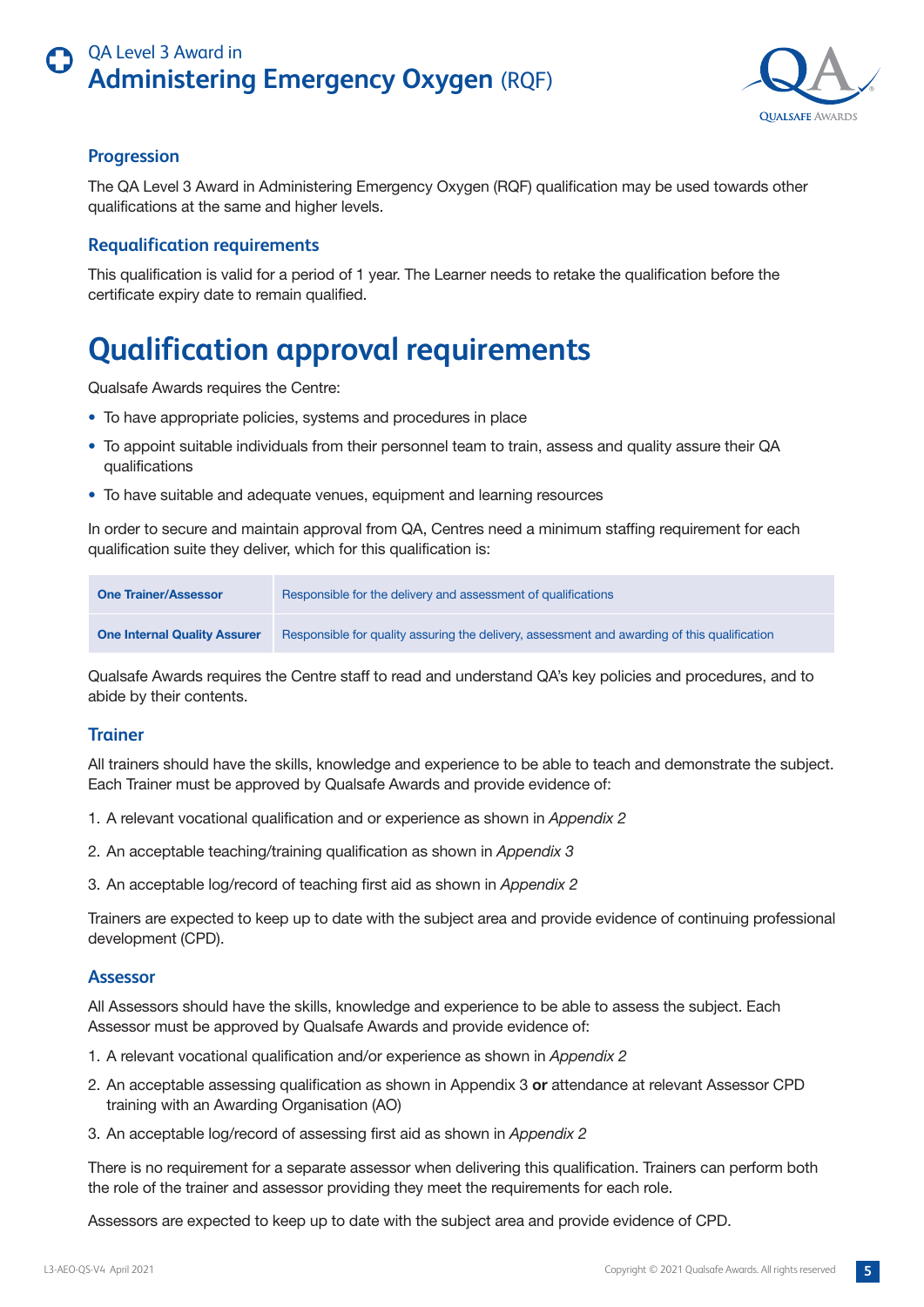

#### <span id="page-5-0"></span>**Internal Quality Assurers**

Internal Quality Assurers (IQAs) of this qualification must have knowledge and competency in administering medical gases as well as knowledge and competency in internal quality assurance. Each IQA must be approved by Qualsafe Awards and provide evidence of:

- 1. A relevant vocational qualification and/or experience as shown in *Appendix 2*
- 2. An acceptable internal quality assurance qualification as shown in *Appendix 4* **or** attendance at relevant CPD training with an Awarding Organisation (AO)

IQAs are expected to keep up to date with the subject area and provide evidence of CPD.

They must also:

- Have knowledge of the requirements of the qualification they are assuring at the time the assessment is taking place
- Have knowledge and understanding of the role of IQAs
- Visit and observe assessments
- Carry out other related internal quality assurance

For full details of the Centre's requirements for internal quality assurance are in QA *Centre Quality Assurance Guidance.*

**Note:** IQAs cannot quality assure a course for which they were the Trainer and/or Assessor.

#### **Venue and equipment**

Quality training involves using premises conducive to learning and it is a Centre's responsibility to make sure all venues used for training and assessment purposes are suitable and adequate – whether these are hired or inhouse training rooms. They must also comply with all current legislation.

In addition, it is important there is a wide range of learning resources to support delivery.

As a minimum, Centres should make sure their venues, equipment and other resources include:

| Resource/area:                                          | <b>Requirements:</b>                                                                                                                                                                                                                                                                      |
|---------------------------------------------------------|-------------------------------------------------------------------------------------------------------------------------------------------------------------------------------------------------------------------------------------------------------------------------------------------|
| <b>Resuscitation manikins</b>                           | Provide a minimum ratio of 1 manikin to every 4 Learners to facilitate training and assessment.                                                                                                                                                                                           |
| <b>Oxygen/accessories</b>                               | Provide a minimum ration of 1CD/D size cylinder to every 4 Learners (suitable for training) with the<br>relevant equipment for use. A variety of non re-breather masks, venturi masks, bag valve masks<br>(B-V-M) and nasal cannula.                                                      |
| <b>Oxygen therapy</b>                                   | Demand valve, hose and probe<br><b>Mouthpieces</b><br>Face masks<br><b>Bacterial/viral filters</b>                                                                                                                                                                                        |
| <b>AED trainers</b>                                     | For qualifications that include AED training, at least 1 AED trainer to every 4 Learners. If fewer AED<br>trainers are provided, adjust learning hours/lesson plans accordingly to make sure Learners are not<br>disadvantaged.                                                           |
| <b>Training venue</b>                                   | The training venue must meet acceptable health and safety standards and be conducive to learning,<br>with sufficient:<br>size, floor surfaces, seating, writing surfaces, toilet facilities, ventilation, lighting, heating, access, exits,<br>cleanliness, absence of distracting noise. |
| <b>Audio visual (AV) equipment</b><br>and training aids | Sufficient AV equipment and training aids to facilitate learning using varying teaching methods.                                                                                                                                                                                          |
| <b>Learning materials</b>                               | Provide Learners with clear and accurate reference books/handouts covering the topics included in the<br>qualification. Learners should have access to these reference materials for the validity of their certification.                                                                 |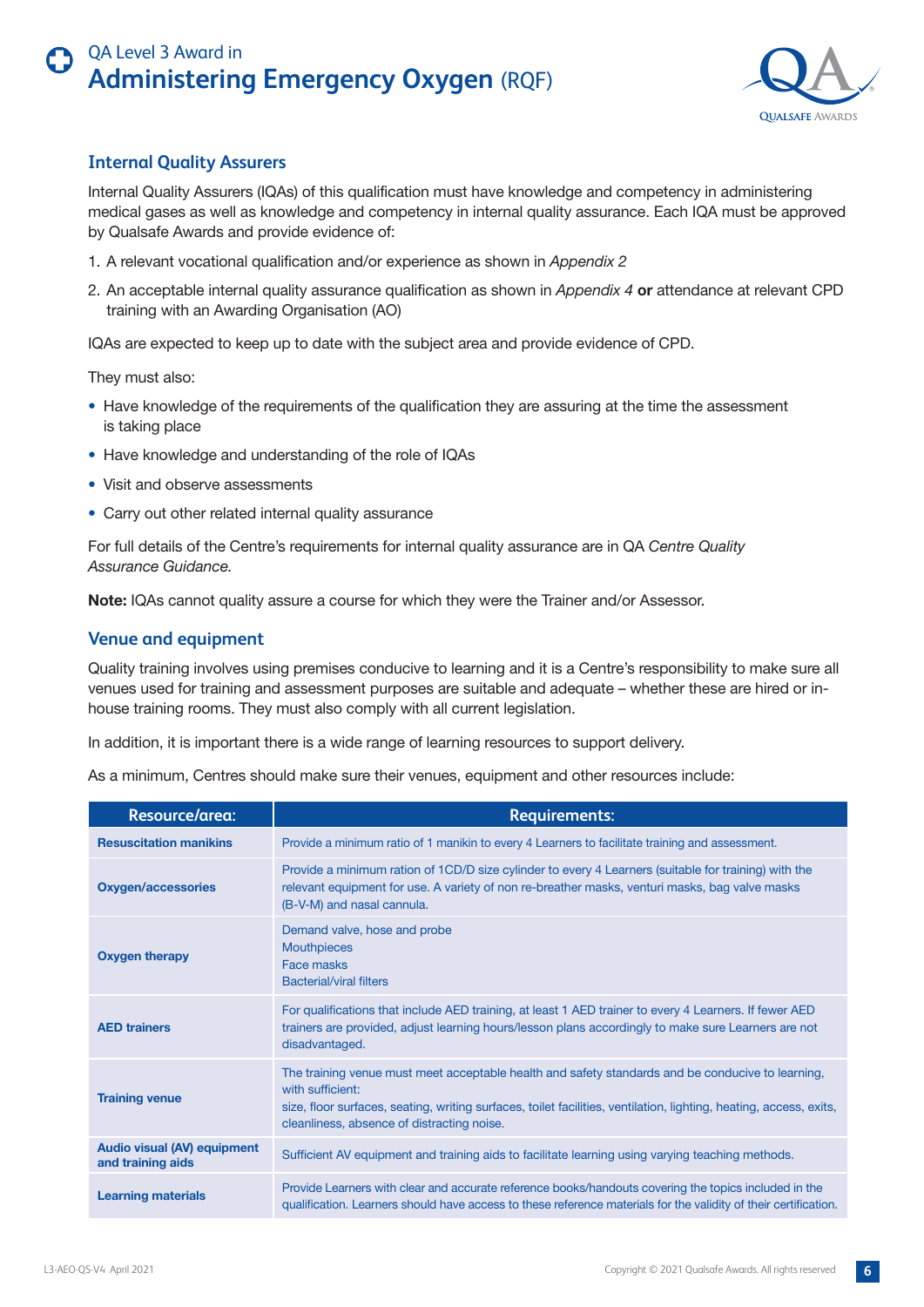

## <span id="page-6-0"></span>**Course/Centre administration**

#### **Registering Learners**

Register Learners with Qualsafe Awards in accordance with the guidance in the QA *Centre Handbook*.

#### **Certification**

After a Learner has completed an assessment, unit or qualification, whether they have passed or not, Centres must enter the details and assessment results on the Customer Portal at: www.qualsafeawards.org

Centres will be given login details and guidance on using the Customer Portal when they are approved to deliver a QA qualification.

The Learner receives a certificate on achieving this qualification:

The certificate date is the date the Learner achieves the final unit. This qualification is valid for 1 year. The Learner needs to re-take the qualification and the assessments before the end of the 1 year to remain qualified.

QA have developed a verification tool that means the validity of every certificate can be verified online. This verification tool can be found on the QA website.

## **Delivery and support**

#### **Learner to Trainer ratio**

To maintain the quality of training and assessment, make sure the class ratio is no more than 12 Learners to 1 Trainer. The assessment space should allow Learners to sit at least 1 metre apart to prevent collusion during the workbook theory assessment. Never allow more Learners on the course than you can cater for during the assessment.

#### **Delivery plan**

Qualsafe Awards provides Centres with a complimentary course programme and detailed lesson plans, which are carefully designed to meet the objective of this qualification and the needs of Learners, making sure Learners are adequately prepared for the assessments.

For Centres wanting to include additional skills, we have created an additional session for catastrophic bleeding, including use of tourniquets and haemostatic dressings.

Centres not using QA lesson plans, which are created and provided free on qualification approval, must submit their own delivery plan and have it approved by us **before** delivering this qualification. **Note:** Charges may apply. The delivery plan should:

- Include a course timetable and detailed lesson plans, clearly showing the required subjects and learning outcomes/assessment criteria are covered and the minimum 3 guided learning hours are met
- Be carefully designed to meet the objective of this qualification and the needs of Learners, making sure Learners are adequately prepared for the assessment
- Be emailed to: info@qualsafeawards.org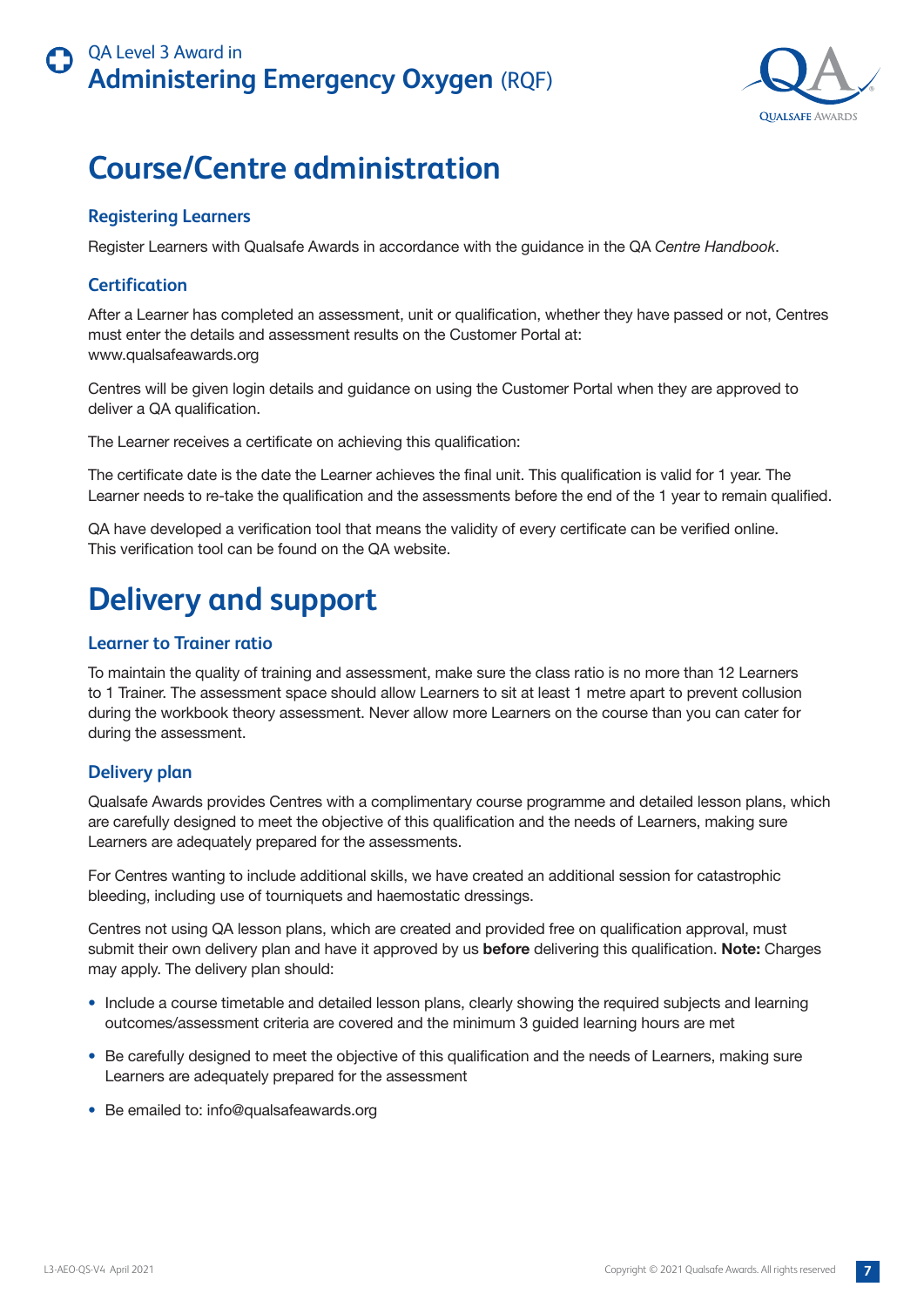

#### <span id="page-7-0"></span>**Learning materials**

Centres must provide each Learner with access to suitable learning materials to support their progress through the qualification. We recommend:

#### **References**

- 1. HSE's risk management website: www.hse,gov.uk/risk
- 2. Confined spaces: A brief guide to working safely Leaflet INDG258(rev1) HSE Books 2012 www.hse.gov.uk/ pubns/INDG258.htm
- 3. BS EN ISO 2503:2009 Gas welding equipment. Pressure regulators and pressure regulators with flowmetering devices for gas cylinders used in welding, cutting and allied processes up to 300 bar (300 MPa) British Standards Institution
- 4. BS EN ISO 10524: Parts 1–4:2006 Pressure regulators for use with medical gases British Standards Institution
- 5. BS EN ISO 3821:2010 Gas welding equipment. Rubber hoses for welding, cutting and allied processes British Standards Institution
- 6. BS EN ISO 5359:2008 Low-pressure hose assemblies for use with medical gases British Standards Institution
- 7. Oxygen use in the workplace: Fire and explosion hazards Leaflet INDG459 http://www.hse.gov.uk/pubns/ indg459.pdf

#### **Further reading**

The safe use of compressed gases in welding, flame cutting and allied processes HSG139 HSE Books 1997 ISBN 978 0 7176 0680 1 www.hse.gov.uk/pubns/books/HSG139.htm

Industrial gas cylinder manifolds and distribution pipework/pipelines (excluding acetylene)CP4 (rev3) Code of Practice British Compressed Gases Association 2005

The safe use of oxy-fuel gas equipment (individual portable or mobile cylinder supply) CP7(rev5) Code of Practice British Compressed Gases Association 2008

Guidance for the storage of gas cylinders in the workplace Guidance Note GN2(rev4) British Compressed Gases Association 2011.

#### **Ongoing support**

Qualsafe Awards Centres should provide appropriate levels of support to Learners, before, during and after the training. The purpose of the support is to:

- Assess knowledge and competence in relation to learning outcomes and the detailed assessment criteria of the unit within the qualification, see *Appendix 1*
- Give Learners feedback on their progress and how they might be able to improve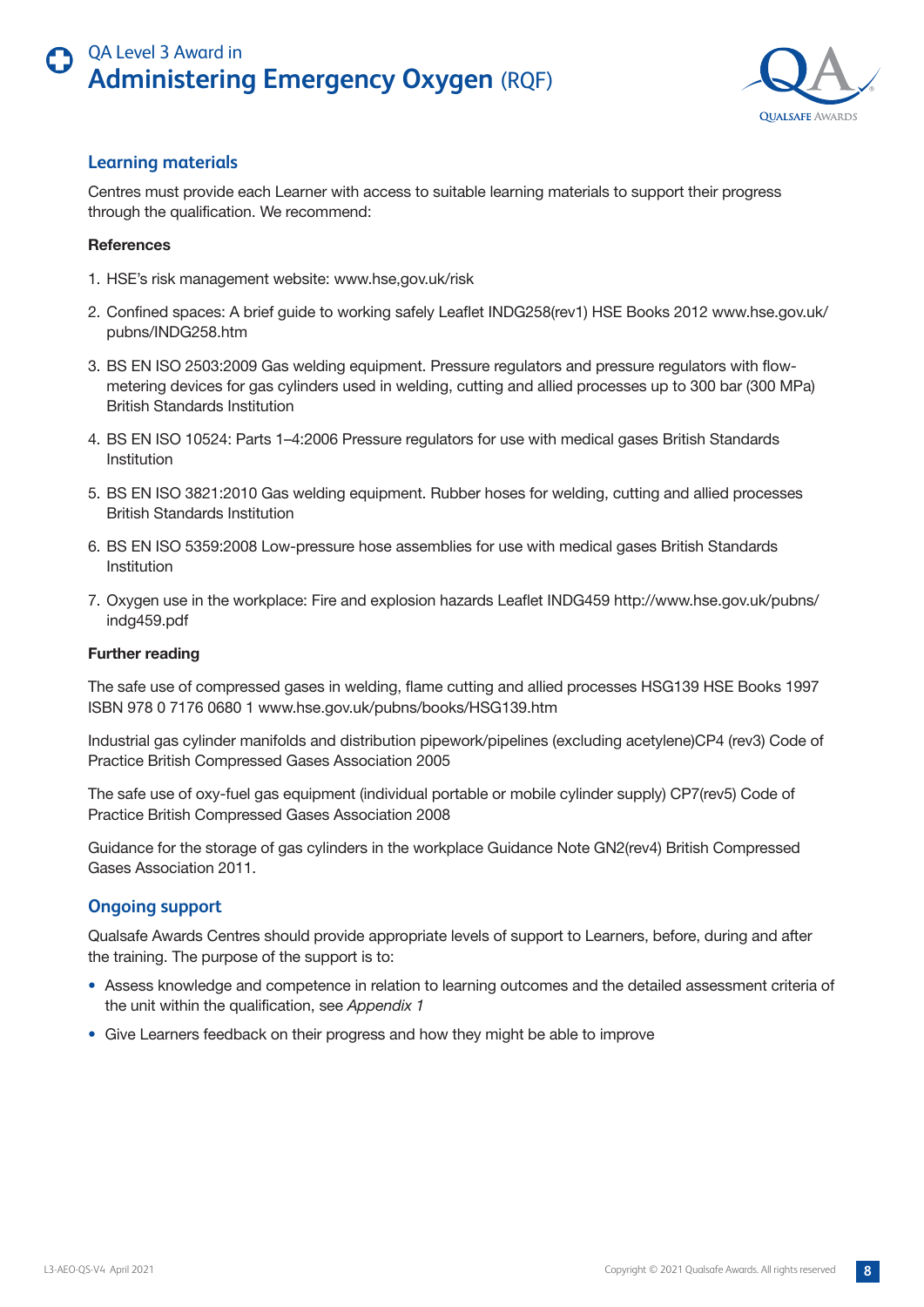<span id="page-8-0"></span>



#### **Overview**

The QA Level 3 Award in Administering Emergency Oxygen (RQF) skills and knowledge should be taught and assessed in accordance with currently accepted skills for health principles in the UK.

#### **Methods**

Qualsafe Awards has devised assessment tools to make sure Learners gain the required knowledge, skills and understanding, as detailed in the learning outcomes and assessment criteria shown in the *Appendix 1*. For this unit there are:

- Practical assessments observed by the Trainer throughout the course, with the results of each learning outcome recorded on the practical assessment paperwork. There is 1 practical assessment for this qualification: Administering emergency oxygen
- Theory assessments a workbook for each Learner and we recommend Learners answer all the questions/ activities successfully on the day of the course

**Note:** Centres should download all assessment papers/workbooks from the Customer Portal in advance of the course.

#### **Access to assessment**

Qualsafe Awards is committed to equality when designing the assessments for this qualification. Centres can make sure they do not unfairly exclude the assessment needs of a particular Learner by following the QA *Access to Assessment Policy* to determine whether it is appropriate to make a:

- Reasonable adjustment or
- Special consideration

When a reasonable adjustment is made or requested, e.g. written or theory assessment delivered verbally, Centres must complete a Reasonable Adjustment Form and send it to QA with any relevant supporting evidence. Centres should retain a copy of this form for their own records.

Learners may be eligible for a special consideration if they have been affected by adverse circumstances beyond their control. A Special Consideration Request Form should be completed and sent to QA for consideration along with supporting evidence prior to implementation. Centres should retain a copy of this form for their own records.

**Note:** If you have any suggestions for improvements, please let us know.

Learners should be informed about the Centre's and QA's appeal procedures and how they can access these.

#### **Specific equality issues relevant to this qualification**

It is important no Learner is turned away from a training course due to disabilities or impairments. To assess competence and gain certification however, the Learner will need to demonstrate certain practical skills. For instance, for first aid qualifications the Learner must be assessed performing practical tasks such as CPR, as per QA *Guide to Assessing First Aid Qualifications*. To pass the assessment, the Learner must demonstrate the required practical skills without assistance from a third party.

#### **Informal record of achievement**

If a Learner with disabilities cannot perform 1 or more of the practical tasks required, it may be possible for the Centre to provide a letter recording the learning outcomes that the Learner achieved. The letter should clearly state that "this record of achievement does **not** constitute a QA Level 3 Award in Administering Emergency Oxygen (RQF)".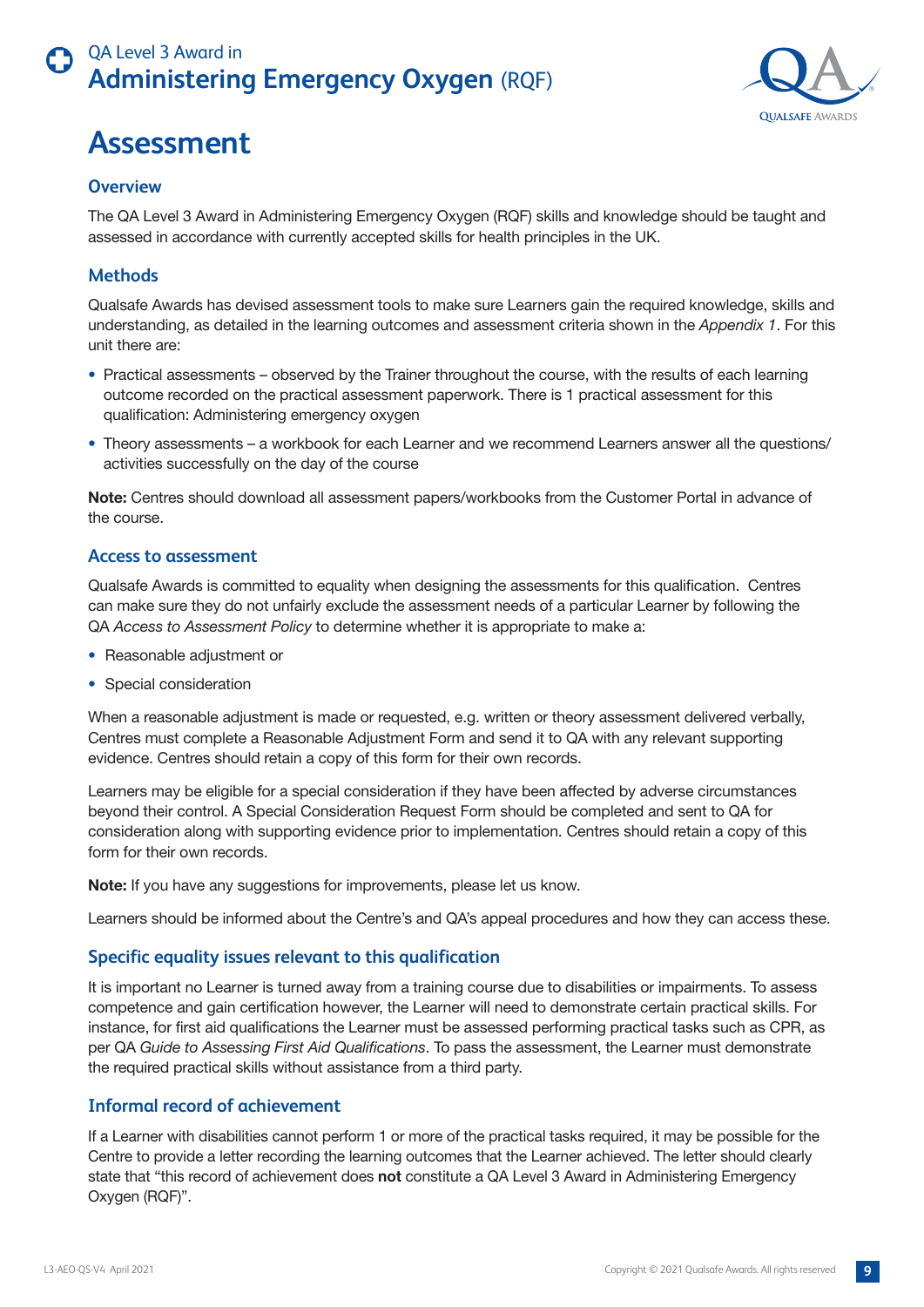

#### <span id="page-9-0"></span>**Assessment language**

Assessment in British Sign Language (BSL) may be permitted for this qualification for the purpose of a Reasonable Adjustment. See QA *Access to Assessment Policy*.

Assessment in languages other than English may be permitted. However, the certificate issued could only be used to support a role in the workplace as long as proficiency in English is not required for the role supported by this qualification. See QA *Language Policy*.

Prior approval from QA is required before any assessment is delivered through BSL or a language other than English. Any request will be considered in terms of viability and there may be charges depending on the work required to meet the request, e.g. translating assessment papers.

If a Learner passes the assessment process in another language or through BSL, their certificate will show extra information, including the language of assessment and if required, confirmation of the context in which the certificate can be used.

## **Quality assurance**

#### **Centre internal quality assurance**

The Centre is required to sample a reasonable amount of assessments as part of the quality of the qualification. This standardisation of assessment across Learners and Trainers is to make sure there is fairness and consistency in assessment practices. Further details can be found in the QA *Centre Quality Assurance Guidance*.

Centres must retain all Learner documents and records for a period of 3 years and make sure these are available for review by QA or their representatives, e.g. External Quality Assurers (EQAs), on request.

#### **Qualsafe Awards external quality assurance**

Qualsafe Awards operates a system of ongoing monitoring, support and feedback for approved Centres across the United Kingdom.

QA employs a risk-based model to decide the frequency of external quality assurance activity.

Further details of the Qualsafe Awards' external quality assurance programme are available in the QA *Centre Quality Assurance Guidance*.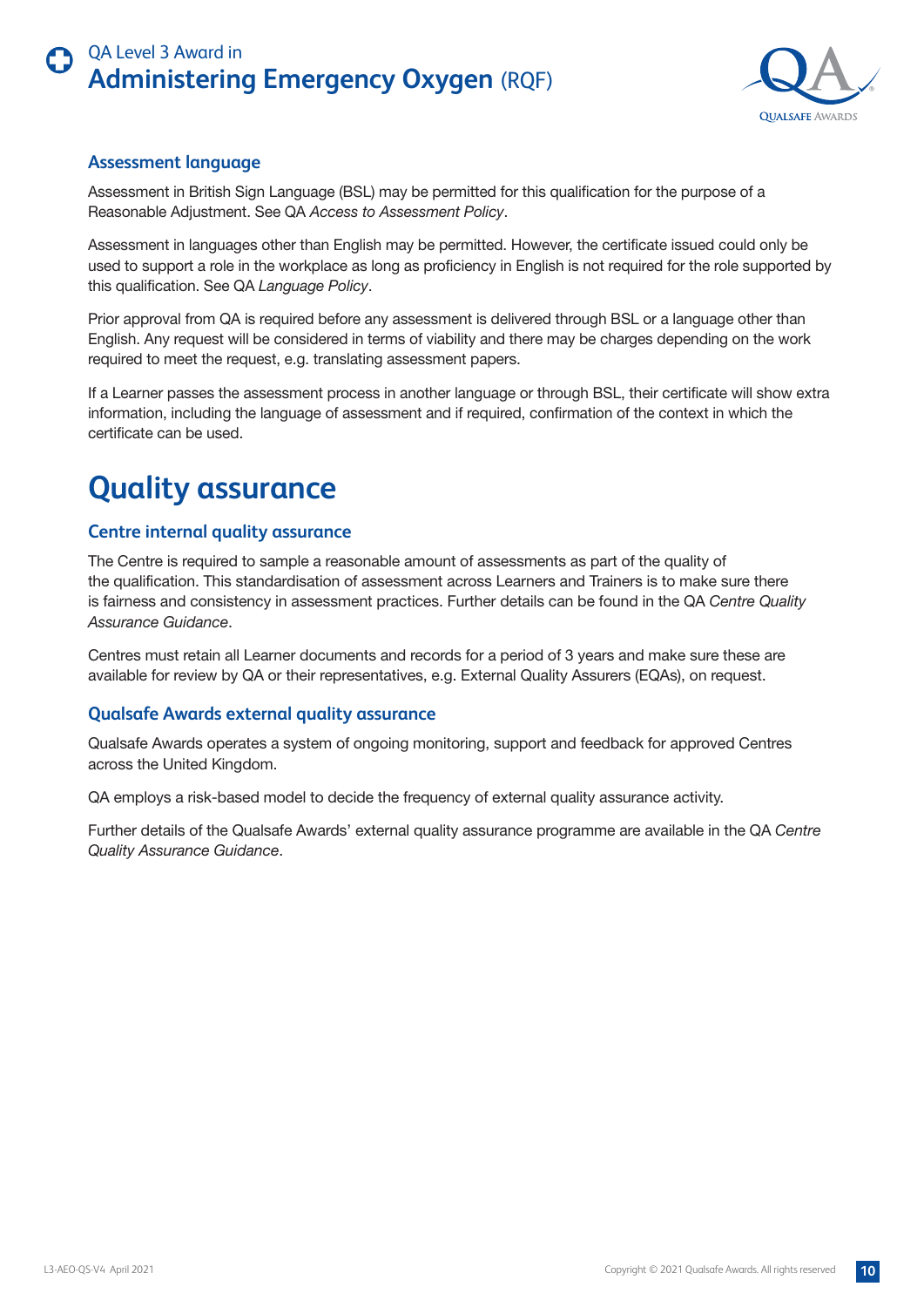

## <span id="page-10-0"></span>**Further information**

#### **Contact us**

If you have any queries or comments we would be happy to help you, contact us:

Email: info@qualsafeawards.org

Tel: 0330 660 0899

#### **Useful addresses and websites**

- Qualsafe Awards, City View, 3 Wapping Road, Bradford, BD3 0ED www.qualsafeawards.org/home
- Office of Qualifications and Examinations Regulation (Ofqual): www.gov.uk/government/organisations/ofqual
- Scottish Qualifications Authority (SQA) Accreditation: http://accreditation.sqa.org.uk
- Qualifications Wales: www.qualificationswales.org
- Health & Safety Executive (HSE): www.hse.gov.uk
- Resuscitation Council (UK): www.resus.org.uk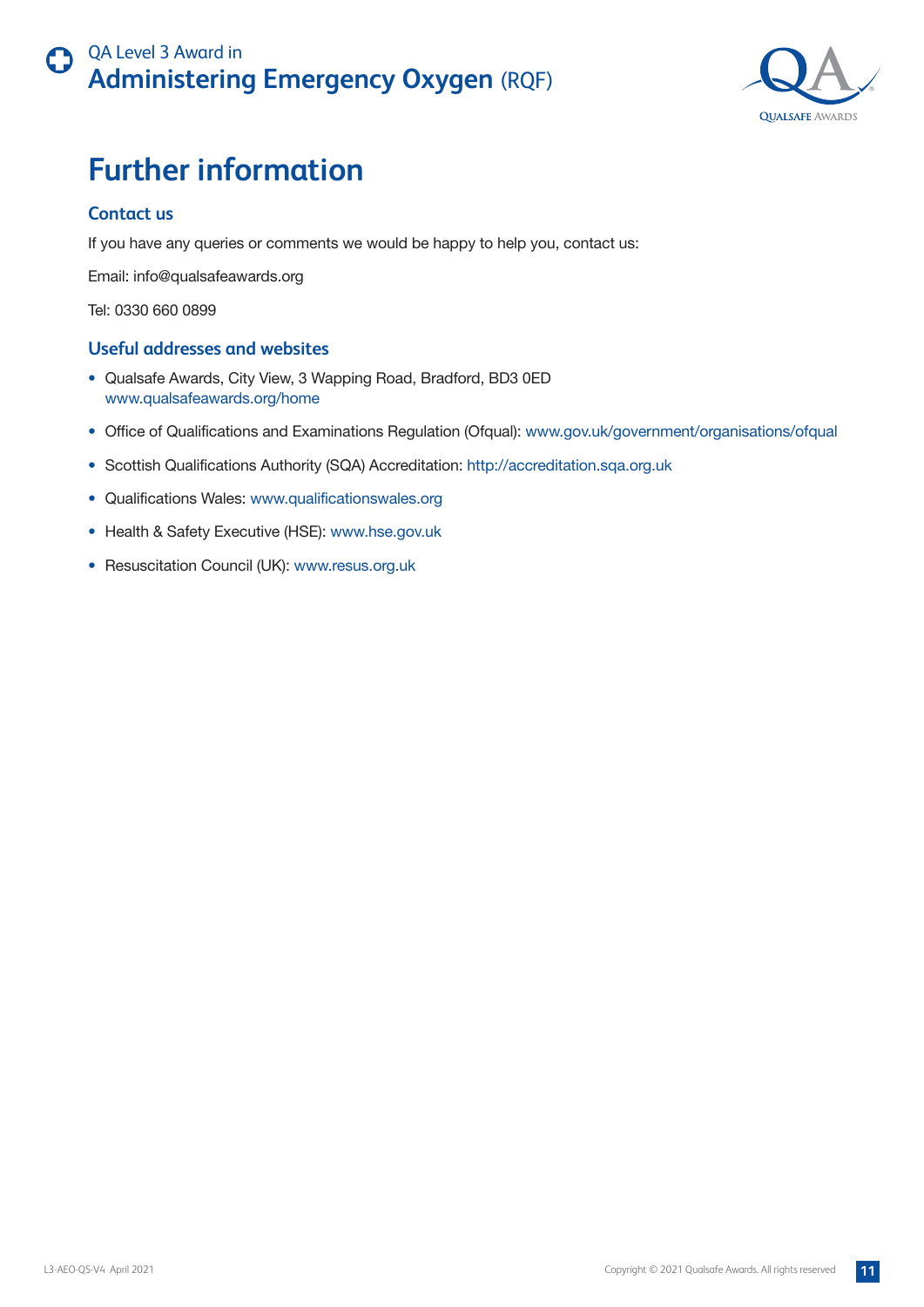

## <span id="page-11-0"></span>**Appendix 1 – Qualification unit**

The QA Level 3 Award in Administering Emergency Oxygen (RQF) has 1 unit that Learners are required to complete in order to achieve the qualification.

| Title:                                                                     | Administering emergency oxygen                                                                                                                                                                                                                                                                                                                                                                 |
|----------------------------------------------------------------------------|------------------------------------------------------------------------------------------------------------------------------------------------------------------------------------------------------------------------------------------------------------------------------------------------------------------------------------------------------------------------------------------------|
| GLH:                                                                       | 3                                                                                                                                                                                                                                                                                                                                                                                              |
| Level:                                                                     | 3                                                                                                                                                                                                                                                                                                                                                                                              |
| <b>Learning outcomes</b><br><b>The Learner will:</b>                       | <b>Assessment criteria</b><br><b>The Learner can:</b>                                                                                                                                                                                                                                                                                                                                          |
| 1. Understand the principles of<br>administering oxygen in an<br>emergency | 1.1 Clarify the health and safety considerations when using oxygen<br>1.2 Describe the benefits of administering oxygen in an emergency situation<br>1.3 Give examples of when using oxygen in an emergency is required<br>1.4 State the indications for using oxygen for adults and children in an emergency<br>1.5 State the cautions and contraindication when using oxygen in an emergency |
| 2. Be able to administer oxygen<br>in an emergency                         | 2.1 Perform safety checks on equipment required to administer oxygen<br>2.2 Demonstrate the safe administration of oxygen using required equipment<br>2.3 Demonstrate cardiopulmonary resuscitation (CPR) using:<br>• Oxygen<br>• Bag valve mask (B-V-M)<br>$\bullet$ AED<br>2.4 Monitor and record the effects of administering oxygen                                                        |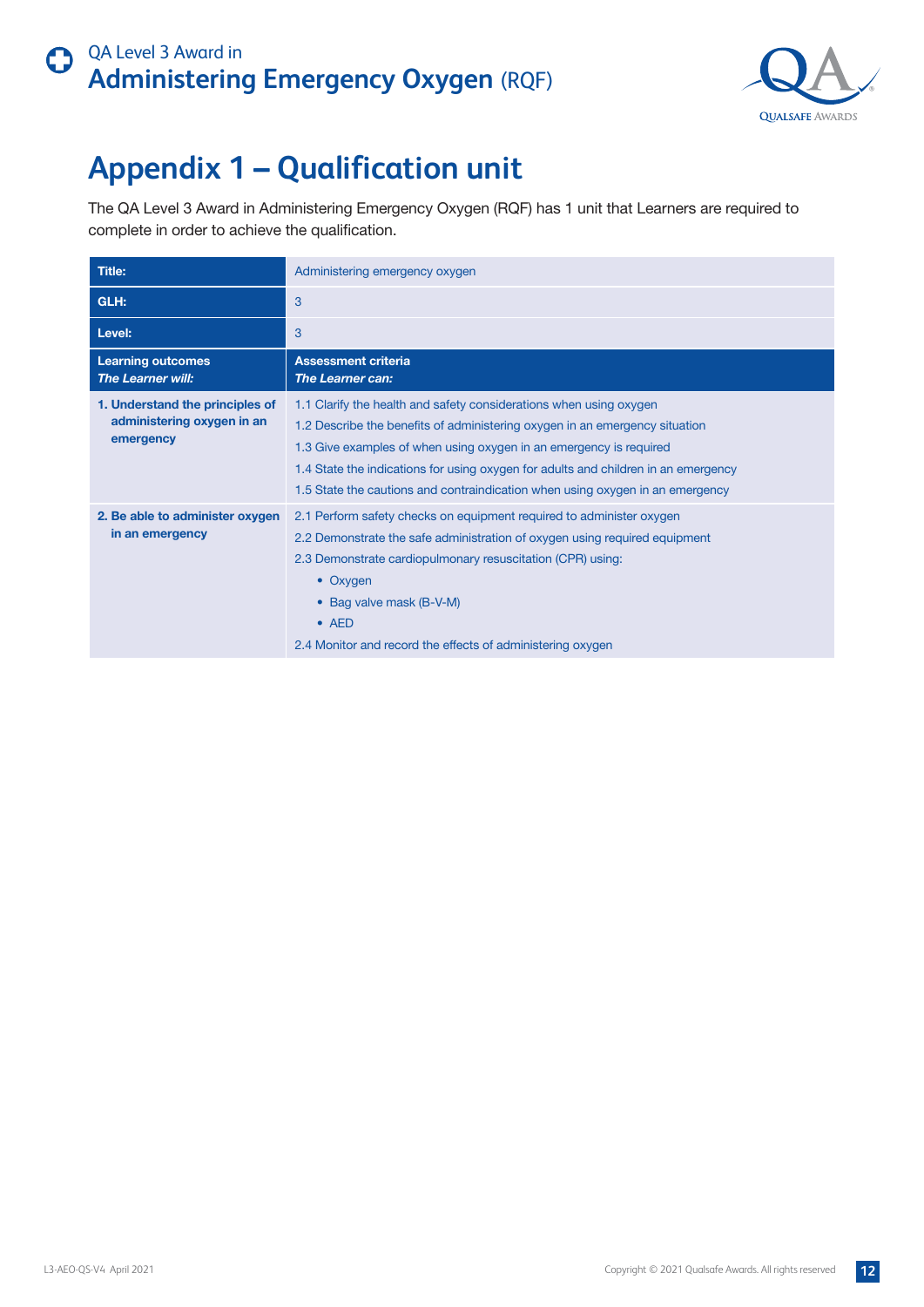

## <span id="page-12-0"></span>**Appendix 2 – Occupational knowledge and competence in administration of medical gases**

All Trainers, Assessors, IQAs and EQAs must have occupational knowledge and competence in the delivery of emergency medical gases.

Acceptable evidence includes:

- Current registration as a Doctor with the General Medical Council (GMC) **or**
- Current registration as a Nurse with the Nursing and Midwifery Council (NMC) **or**
- Current registration as a Paramedic with the Health and Care Professions Council (HCPC) **or**
- QA Level 3 Certificate in First Response Emergency Care (RQF) **or**
- QA Level 4 Certificate in First Response Emergency Care (RQF) **or**
- QA Level 5 Diploma in First Response Emergency and Urgent Care (RQF) **or**
- QA Level 3 Award for Emergency First Responders (RQF) **or**
- Institute of Health and Care Development (IHCD) Ambulance Technician with an up-to-date portfolio **or**
- Military CMT 1, RAF MA, Navy LMA with an up-to-date portfolio **or**
- NHS Ambulance Service Emergency Care Assistant with an up-to-date portfolio **or**
- IHCD First Person on Scene enhanced **or**
- Voluntary Aid Society Emergency Ambulance Grade **or**
- Current First Aid at Work Certificate (issued by an Ofqual/SQA/Qualifications Wales recognised Awarding Organisation/Body, a HSE approved training provider or recognised equivalent\*) with up-to-date training in the administration of emergency medical gases **or**
- Equivalent\*

\*Other equivalent qualifications must be submitted to Qualsafe Awards with detailed evidence of course/ qualification content, learning outcomes and assessment criteria.

This list is not exhaustive but provides a guide to acceptable qualifications. Trainers who also assess student competence must hold a qualification (or separate qualifications) to enable them to perform both functions.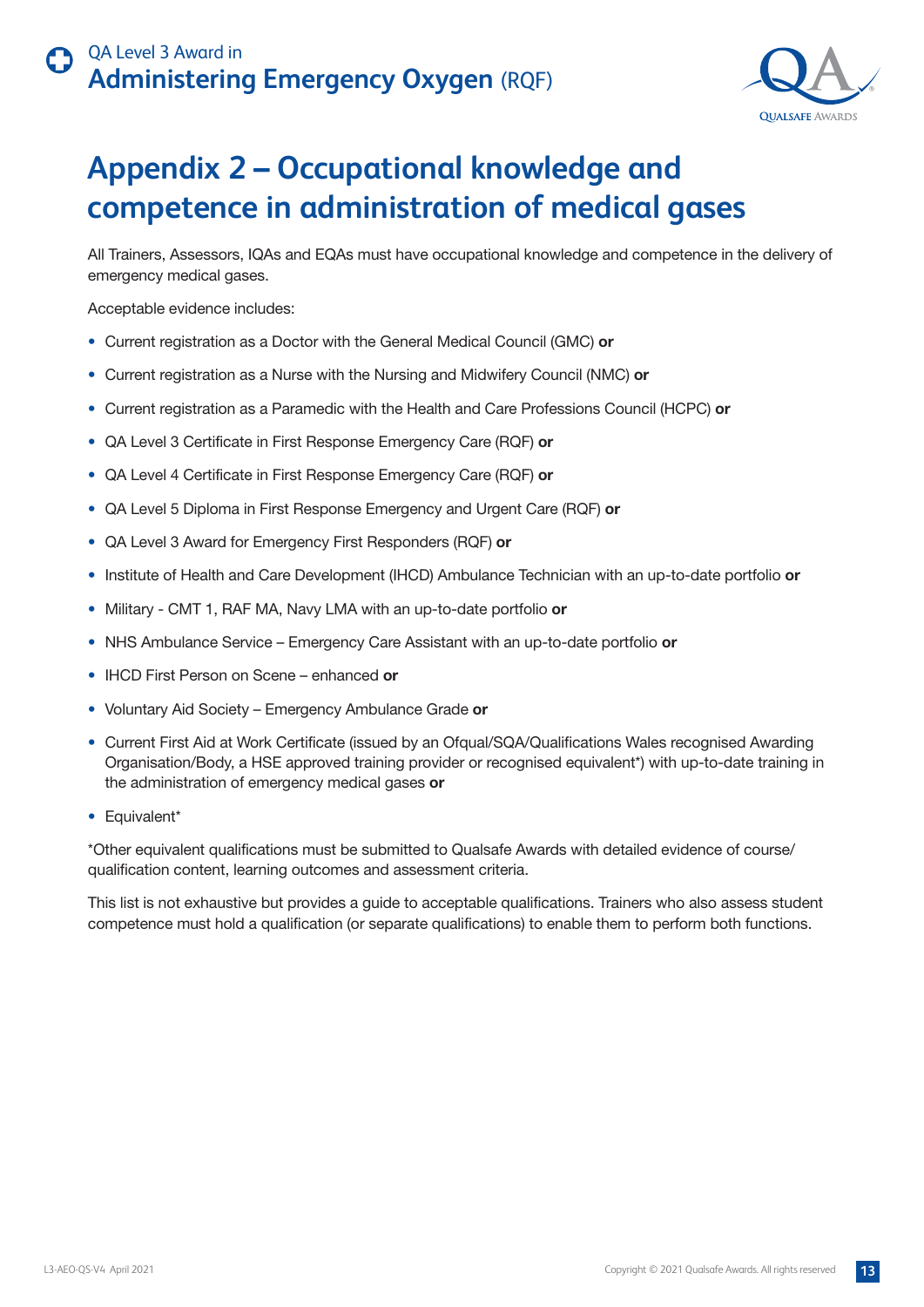

## <span id="page-13-0"></span>**Appendix 3 – Acceptable training/assessing qualifications**

This list is not exhaustive but provides a guide to acceptable training and/or assessing qualifications. Trainers who also assess Learner competence must also hold an acceptable assessor qualification, as identified in the table below:

| Qualification                                                                                                                                        | <b>Train</b> | <b>Assess</b> |
|------------------------------------------------------------------------------------------------------------------------------------------------------|--------------|---------------|
| Cert Ed/PGCE/B Ed/M Ed                                                                                                                               |              |               |
| <b>CTLLS/DTLLS</b>                                                                                                                                   |              |               |
| PTLLS with unit 'Principles and Practice of Assessment' (12 credits)                                                                                 |              |               |
| <b>Further and Adult Education Teacher's Certificate</b>                                                                                             |              |               |
| <b>IHCD Instructional Methods</b>                                                                                                                    |              |               |
| <b>IHCD Instructor Certificate</b>                                                                                                                   |              |               |
| S/NVQ Level 3 in Training and Development                                                                                                            |              |               |
| S/NVQ Level 4 in Training and Development                                                                                                            |              |               |
| <b>TQFE (Teaching Qualification for Further Education)</b>                                                                                           |              |               |
| <b>English National Board 998</b>                                                                                                                    |              |               |
| Nursing mentorship qualifications                                                                                                                    |              |               |
| <b>NOCN Tutor Assessor Award</b>                                                                                                                     |              |               |
| Level 3 Award in Education and Training (QCF or RQF)                                                                                                 |              |               |
| Level 4 Certificate in Education and Training (QCF or RQF)                                                                                           |              |               |
| Level 5 Diploma in Education and Training (QCF or RQF)                                                                                               |              |               |
| PTLLS (6 credits)                                                                                                                                    |              |               |
| Accredited Qualifications based on the Learning and Development NOS 7 Facilitate Individual Learning<br>and Development                              |              |               |
| Training Group A22, B22, C21, C23, C24                                                                                                               |              |               |
| SQA Accredited Planning and Delivering Learning Sessions to Groups                                                                                   |              |               |
| A1 (D32/33) – Assess candidates using a range of methods                                                                                             |              |               |
| A2 (D32) – Assess candidates' performance through observation                                                                                        |              |               |
| Regulated Qualifications based on the Learning and Development NOS 9 Assess Learner Achievement                                                      |              |               |
| SQA Accredited Learning and Development Unit 9DI - Assess workplace competences using direct<br>and indirect methods – replacing Units A1 and D32/33 |              |               |
| SQA Accredited Learning and Development Unit 9D – Assess workplace competence using direct<br>methods – replacing Units A2 and D32                   |              |               |
| <b>SQA Carry Out the Assessment Process</b>                                                                                                          |              |               |
| Level 3 Award in Assessing Competence in the Work Environment (QCF or RQF)                                                                           |              |               |
| Level 3 Award in Assessing Vocationally Related Achievement (QCF or RQF)                                                                             |              |               |
| Level 3 Award in Understanding the Principles and Practices of Assessment (QCF or RQF)                                                               |              |               |
| Level 3 Certificate in Assessing Vocational Achievement (QCF or RQF)                                                                                 |              |               |

**Note:** Assessors who do not hold a formal assessing qualification may alternatively attend *First Aid Assessor CPD Training* with an Awarding Organisation.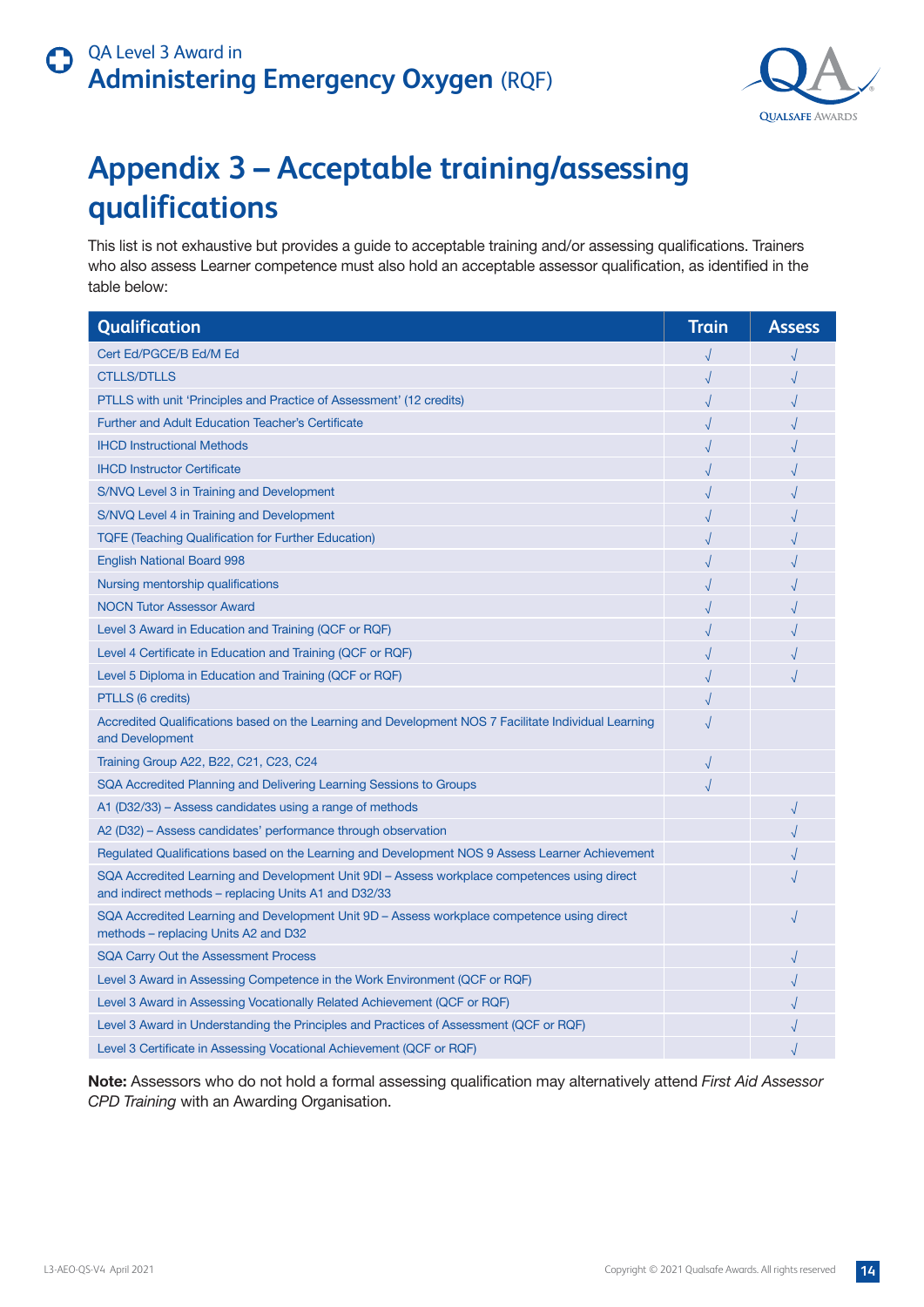

## <span id="page-14-0"></span>**Appendix 4 – Qualifications suitable for internal quality assurance**

Internal Quality Assurers (IQAs) must hold one of the following acceptable quality assurance qualifications:

SQA Accredited Learning and Development Unit 11 Internally Monitor and Maintain the Quality of Workplace Assessment Regulated Qualifications based on the Learning and Development NOS 11 Internally Monitor and Maintain the Quality of Assessment Level 4 Award in the Internal Quality Assurance of Assessment Processes and Practice (QCF or RQF) Level 4 Award in Understanding the Internal Quality Assurance of Assessment Processes and Practice (QCF or RQF) Level 4 Certificate in Leading the Internal Quality Assurance of Assessment Processes and Practice (QCF or RQF) V1 or D34

SQA Internally Verify the Assessment Process

**Note:** IQAs who do not hold a formal Internal Quality Assurance qualification may alternatively attend *Internal Quality Assurance CPD Training* with an Awarding Organisation.

**Note:** If relevant qualifications or experience do not appear on this list, please provide us with details as these alternatives could be acceptable. Other equivalent qualifications must be submitted to Qualsafe Awards with detailed evidence of course/qualification content, learning outcomes and assessment criteria.